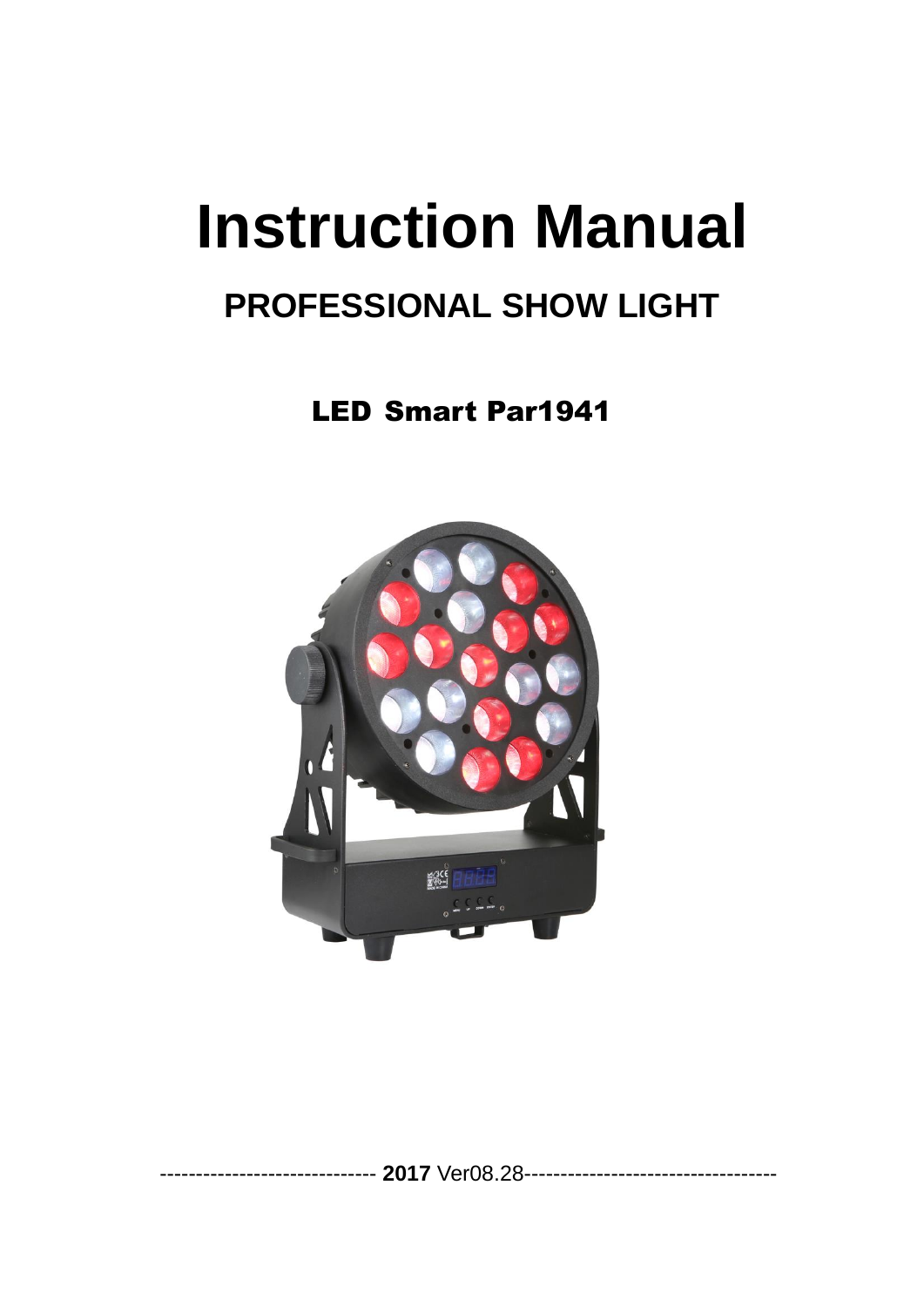**Unpacking:** Thank you for purchasing the LED light. Every fixture has been thoroughly tested and has been shipped in perfect operating condition. Carefully check the shipping carton for damage that may have occurred during shipping. If the carton appears to be damaged, carefully inspect your fixture for any damage and be sure all accessories necessary to operate the unit has arrived intact. In the case damage has been found or parts are missing, please contact the manufacturer or your dealer for further instructions. Do not return this unit to your dealer without first contacting.

#### **FOR YOUR OWN SAFETY, PLEASE READ THIS USER MANUAL CAREFULLY BEFORE POWERING OR INSTALLING VELLO SMART PAR1941 WASH. SAVE IT FOR FUTURE REFERENCE.**

**Warning!** To prevent or reduce the risk of electrical shock or fire, do not expose this unit to rain or moisture.

**PLEASE** consider that damages caused by manual modifications to the device are not subject to warranty.

**Caution!** There are no user serviceable parts inside this unit. Do not attempt any repairs yourself; doing so will void your manufactures warranty. In the unlikely event your unit may require service please contact the manufacturer or your dealer.

#### **PLEASE recycle the shipping carton when ever possible.**

**General Instructions:** To optimize the performance of this product, please read these operating instructions carefully to familiarize you with the basic operations of this unit. These instructions contain important safety information regarding the use and maintenance of this unit.

#### **Features**

- Multi-Colors
- Color Strobe
- Electronic Dimming 0-100%
- DMX-512 protocol
- ⚫ Master/Slave synchronization
- ⚫ LED operation menu with function buttons
- Daisy Chain Units Together in DMX Mode

#### **Safety Precautions**

- To reduce the risk of electrical shock or fire, do not expose this unit to rain or moisture.
- Do not spill water or other liquids into or on to your unit.
- Be sure that the local power outlet match that of the required voltage for your unit.
- Do not attempt to operate this unit if the power cord has been frayed or broken. Do not attempt to remove or break off the ground prong from the electrical cord. This prong is used to reduce the risk of electrical shock and fire in case of an internal short.
- ⚫ Disconnect from main power before making any type of connection.
- ⚫ Do not remove the cover under any conditions. There are no user serviceable parts inside.
- Never operate this unit when it's cover is removed.
- Never plug this unit in to a dimmer pack.
- ⚫ Always be sure to mount this unit in an area that will allow proper ventilation. Allow about 6" (15cm) between this device and a wall.
- Do not attempt to operate this unit, if it becomes damaged.
- ⚫ This unit is intended for indoor use only; use of this product outdoors voids all warranties.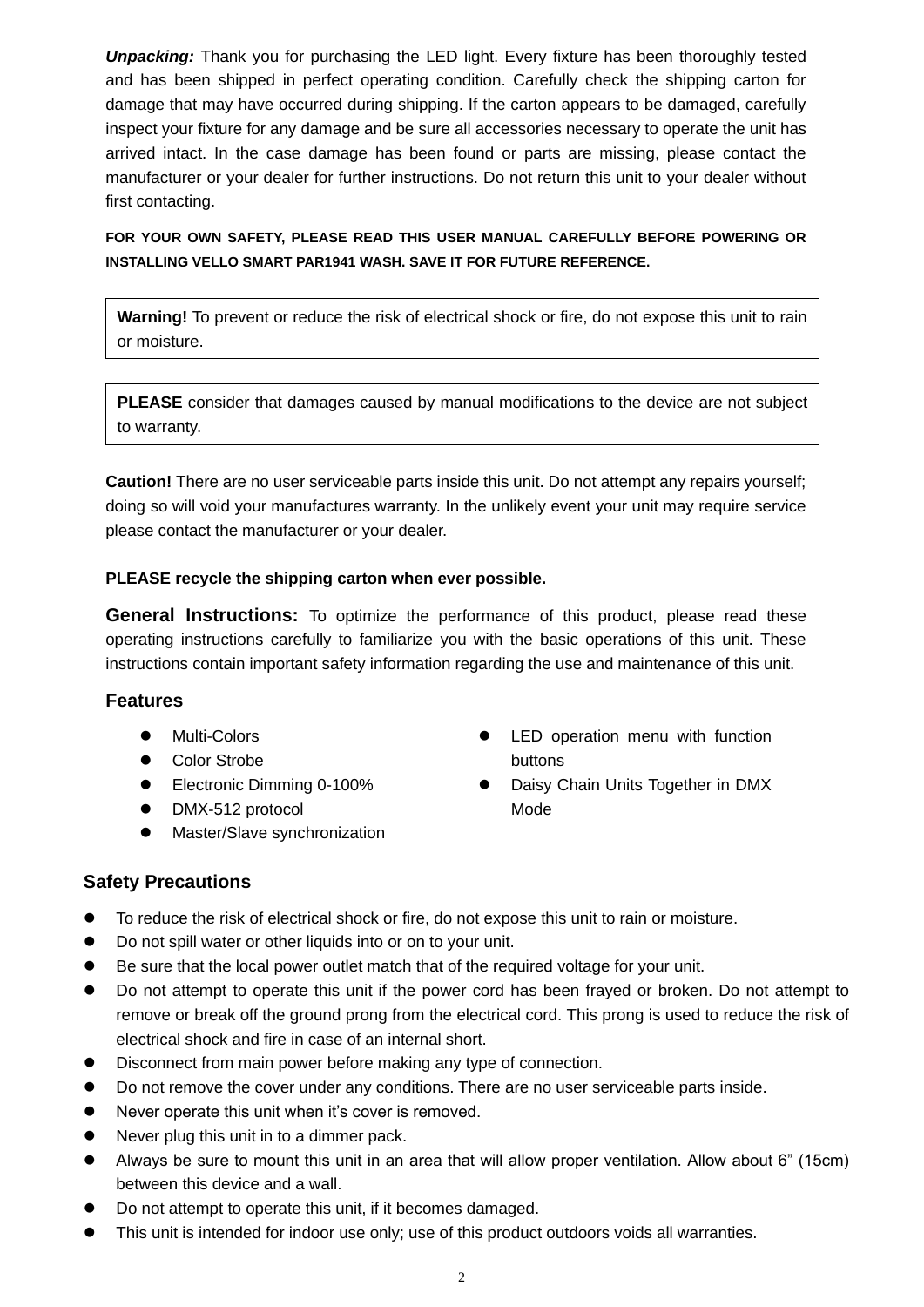- ⚫ During long periods of non-use, disconnect the unit's main power.
- ⚫ Always mount this unit in safe and stable matter.
- Power-supply cords should be routed so that they are not likely to be walked on or pinched by items placed upon or against them, paying particular attention to the point they exit from the unit.
- ⚫ Cleaning -The fixture should be cleaned only as recommended by the manufacturer. See "Cleaning" for details.
- Heat -The appliance should be situated away from heat sources such as radiators, heat registers, stoves, or other appliances (including amplifiers) that produce heat.
- The fixture should be serviced by qualified service personnel when:
	- A. The power-supply cord or the plug has been damaged.
	- B. Objects have fallen, or liquid has been spilled into the appliance.
	- C. The appliance has been exposed to rain or water.
	- D. The appliance does not appear to operate normally or exhibits a marked change in performance.

#### **Set Up:**

**Power Supply:** Before plugging your unit in, be sure the source voltage in your area matches the required voltage for the fixture, The model is Auto power supply, It is workable in 90-250V/50~60Hz. Please make sure your unit voltage matches the wall outlet voltage before attempting to operate you fixture.

#### **Connection to the mains**

For protection from electric shock, the fixture must be earthed!

Install a suitable plug on the power cord, note that the cores in the power cord are colored according to the following table. The earth has to be connected!

If you have any doubts about proper installation, consult a qualified electrician.

| Core (EU)                           | Core (US)                      | Connection               | <b>Plug Terminal Marking</b> |
|-------------------------------------|--------------------------------|--------------------------|------------------------------|
| Brown<br>Light blue<br>Yellow/Green | <b>Black</b><br>White<br>Green | Live<br>Neutral<br>Earth | N<br>声                       |

#### **DMX512 connection**

The fixture is equipped with both 3-pin or 5-pin XLR sockets for DMX input and output. The sockets are wired in parallel.

Only use a shielded twisted-pair cable designed for RS-485 and 3-pin or 5-pin XLR-plugs and connectors in order to connect the controller with the fixture or one fixture with another.

#### DMX-output DMX-input

XLR mounting-sockets (rear view): XLR mounting-plugs (rear view):

1-Shield 2-Signal (-3-Signal  $(+)$ 4-Not connected 5-Not connected



**DMX Linking:** To ensure proper DMX data transmission, when using several DMX fixtures try to use the shortest cable path possible. The order in which fixtures are connected in a DMX line does not influence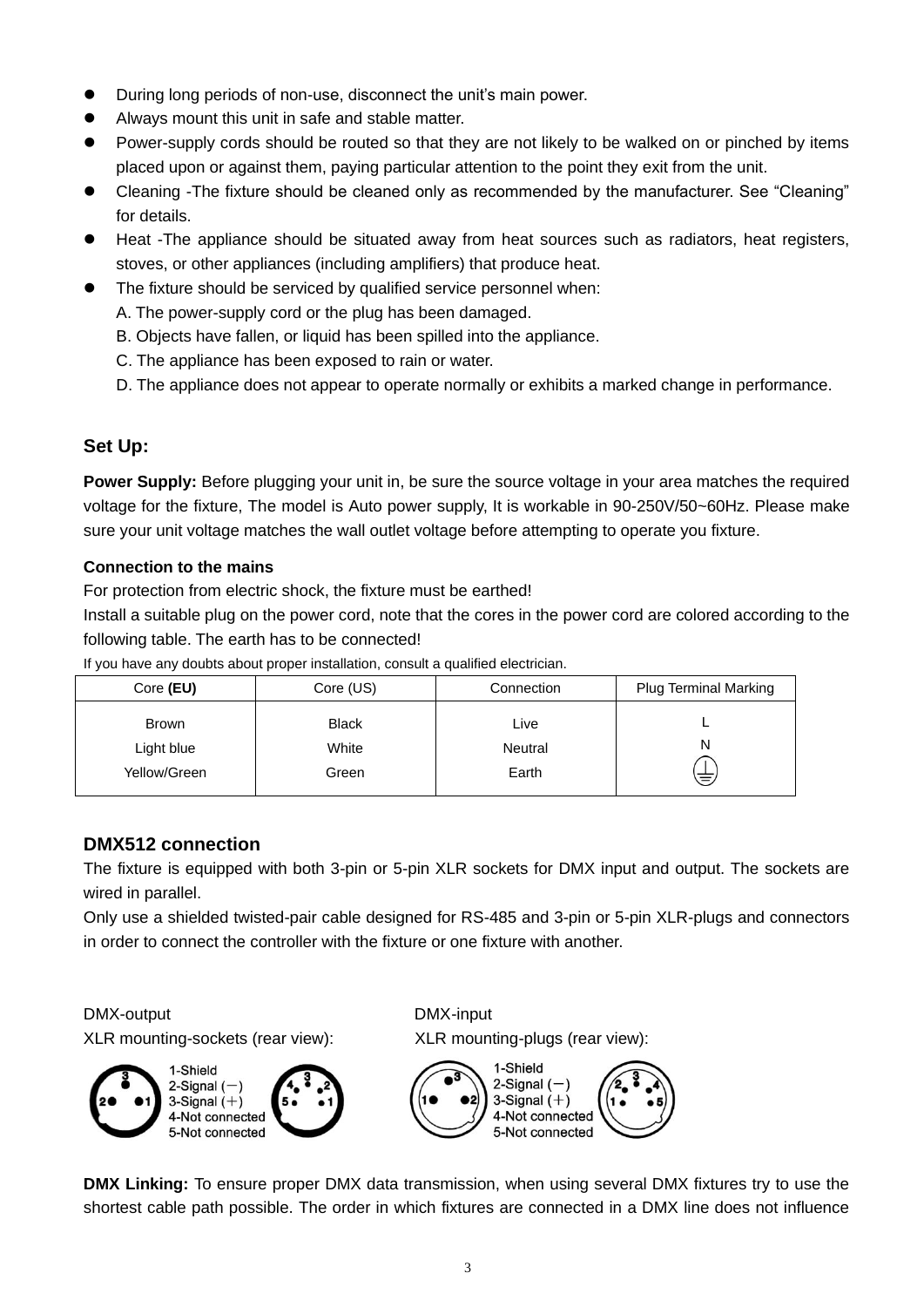the DMX addressing. For example; a fixture assigned a DMX address of 1 may be placed anywhere in a DMX line, at the beginning, at the end, or anywhere in the middle. When a fixture is assigned a DMX address of 1, the DMX controller knows to send DATA assigned to address 1 to that unit, no matter where it is located in the DMX chain.

#### **Building a serial DMX-chain:**

Connect the DMX-output of the first fixture in the DMX-chain with the DMX-input of the next fixture. Always connect one output with the input of the next fixture until all fixtures are connected.

Caution: At the last fixture, the DMX-cable has to be terminated with a terminator. Solder a 120Ω resistor between Signal  $(-)$  and Signal  $(+)$  into a 3-pin XLR-plug and plug it in the DMX-output of the last fixture.

**Operating Modes:** You can use the LED light Wash in 4 ways:

- ⚫ Auto Mode The unit automatically chase through the different colors and built-in programs.
- Slave Mode The unit is available work by slave mode.
- ⚫ DMX control mode This function allows you to control each individual fixtures traits with a standard DMX 512 controller.
- ⚫ Sound control-This function allows you activate fixtures by sound.

## **Chart Size(mm)**



**DMX Mode:** Operating through a DMX controller give the user the freedom to create their own programs tailored to their own individual needs. This function also allows you to use your fixtures as spot lights.

- 1. This function will allow you to control each individual fixture's traits with a standard DMX 512 controller.
- 2. The LED uses 8/16 DMX channels (RGBW version) to operate. Please see "DMX Values and Functions" for the DMX traits.
- 3. To run your fixture in DMX mode, plug in the fixture via the XLR connections to any standard DMX controller. Set your desired DMX address following the setup specifications that come with your DMX controller.

**Touch Buttons:** There are four buttons under the LCD display below:

There are four touch buttons under the LED display: Menu, Up, Down, Enter. Normally, the LED will display the current DMX address code of the fixture. At this time, presses up and down to choose the functions you want.



**LED Operation Menu:** LED screen with four touch buttons**: MENU, UP, DOWN and ENTER.**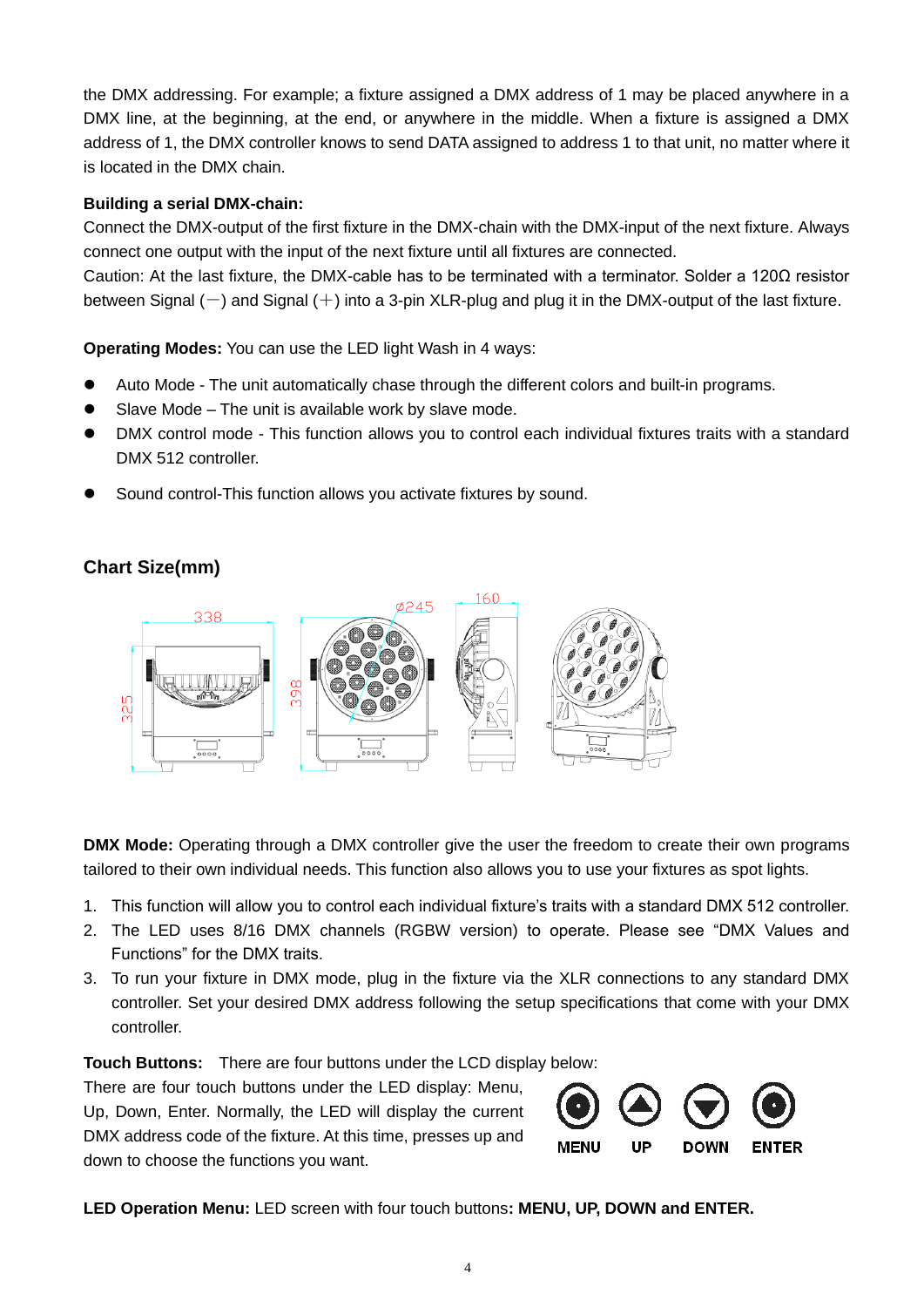#### **Manu details below:**

| <b>Main Menu</b> | <b>Value</b> | <b>Functions</b>             |  |
|------------------|--------------|------------------------------|--|
| 8888             | 001-512      | DMX address setting          |  |
| 8888             | $\prime$     | 8/16 channels mode selection |  |
| 8888             | 00-99        | Color selective              |  |
| -000             | 000-255      | Red intensity                |  |
| 6000             | 000-255      | Green intensity              |  |
| 6000             | 000-255      | <b>Blue intensity</b>        |  |
| E000             | 000-255      | White intensity              |  |
| Soun             | $\prime$     | Sound                        |  |
|                  | 8EL O        | Dimmer curve 1               |  |
| 8EL O            | dEL          | Dimmer curve 2               |  |
|                  | 8EL 2        | Dimmer curve 3               |  |

#### **DMX CHANNEL MODE:**

| <b>Reduced Mode</b> | <b>Standard Mode</b> | Value   | <b>Function</b>          |
|---------------------|----------------------|---------|--------------------------|
| 1                   | 1                    | 000-255 | Master dimmer            |
| 2                   | $\overline{2}$       | 000-010 | Off                      |
|                     |                      | 011-110 | Strobe<br>fast-slow      |
|                     |                      | 111-115 | Open                     |
|                     |                      | 116-165 | Pulse strobe1 slow-fast  |
|                     |                      | 166-170 | Open                     |
|                     |                      | 171-220 | Pulse strobe 2 slow-fast |
|                     |                      | 221-230 | Open                     |
|                     |                      | 231-245 | Random strobe            |
|                     |                      | 246-266 | Open                     |
| 3                   | 3                    |         | <color macro=""></color> |
|                     |                      | 207-255 | Alice Blue               |
|                     |                      | 191-206 | Congo Blue               |
|                     |                      | 184-190 | Dark Steel Blue          |
|                     |                      | 180-183 | Deep lavender            |
|                     |                      | 179     | <b>Lilac Tint</b>        |
|                     |                      | 175-178 | Daylight Blue            |
|                     |                      | 174     | <b>Flame Red</b>         |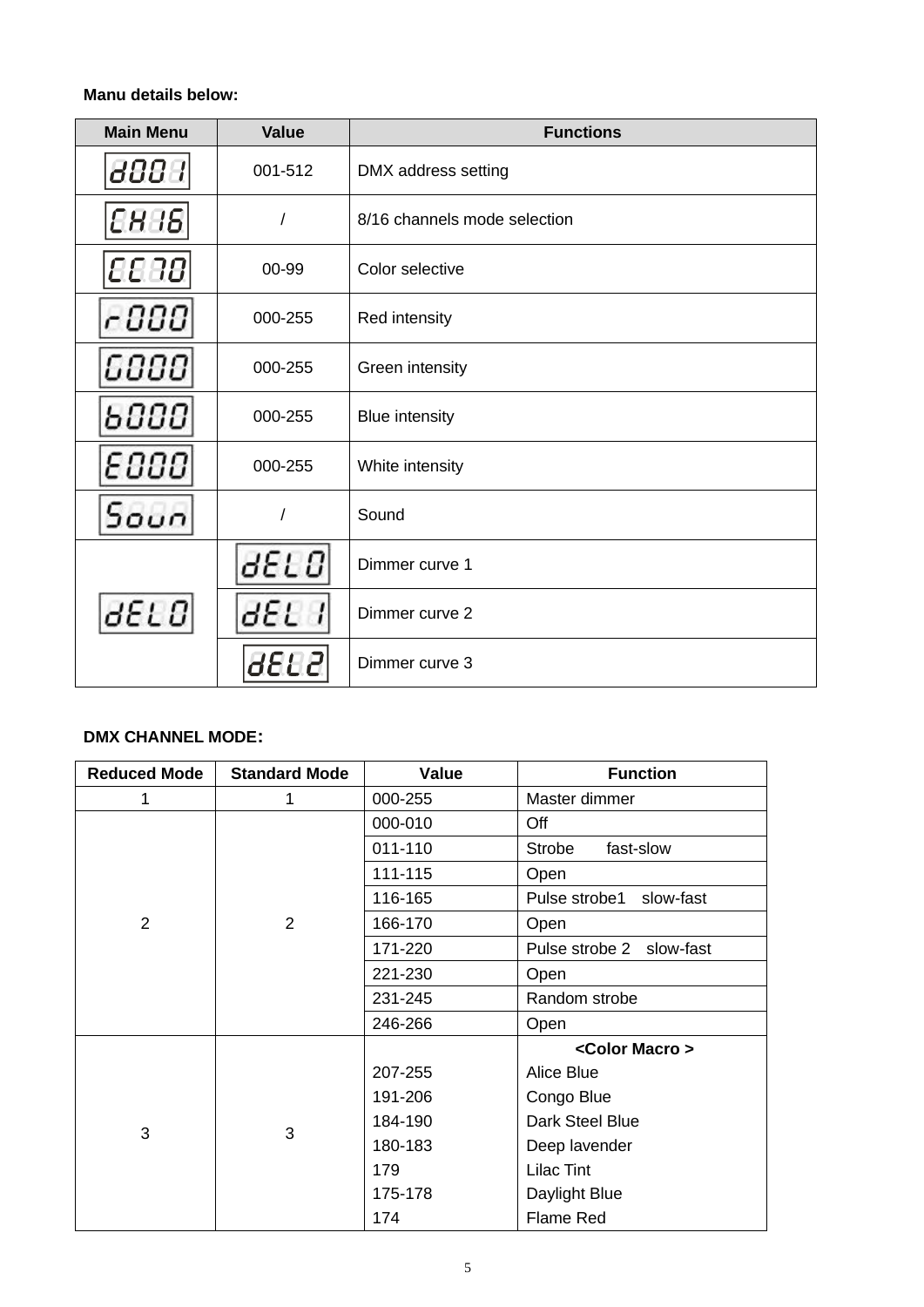| 172-173 | <b>Bastard Amber</b>  |
|---------|-----------------------|
| 168-171 | Deep Orange           |
| 162-167 | Pale Gold             |
| 157-161 | Apricot               |
| 151-156 | <b>Bright Blue</b>    |
| 149-150 | <b>Primary Green</b>  |
| 147-148 | Special lavender      |
| 146     | Pale Lavender         |
| 145     | Deep Golden Amber     |
| 142-144 | Medium Blue           |
| 138-141 | <b>Bright Pink</b>    |
| 137     | Mauve                 |
| 134-135 | Dark Green            |
| 131-133 | Leaf Green            |
| 129-130 | Dark Blue             |
| 128     | Light Blue            |
| 127     | <b>Steel Blue</b>     |
| 126     | Med Blue Green        |
| 125     | Peacock Blue          |
| 123-124 | Magenta               |
| 121-122 | Dark Pink             |
| 120     | Middle Rose           |
| 119     | Light Salmon          |
| 118     | <b>English Rose</b>   |
| 117     | <b>Light Rose</b>     |
| 115-116 | Orange                |
| 114     | Deep Amber            |
| 113     | <b>Straw</b>          |
| 112     | <b>Light Amber</b>    |
| 110-111 | <b>Spring Yellow</b>  |
| 100-109 | Dark yellow green     |
| 089-099 | Just Blue             |
| 078-088 | <b>Sky Blue</b>       |
| 068-077 | Lavender              |
| 062-067 | Light Lavender        |
| 049-061 | <b>Pink Carnation</b> |
| 046-048 | <b>Medium Pink</b>    |
| 045     | <b>Light Pink</b>     |
| 035-044 | Sunrise Red           |
| 032-034 | Dark Amber            |
| 031     | Gold Amber            |
| 030     | Medium Amber          |
| 029     | Fire                  |
| 027-028 | Surprise Peach        |
| 023-026 | <b>Straw Tint</b>     |
| 020-022 | <b>Medium Yellow</b>  |
| 019     | <b>Black</b>          |
|         |                       |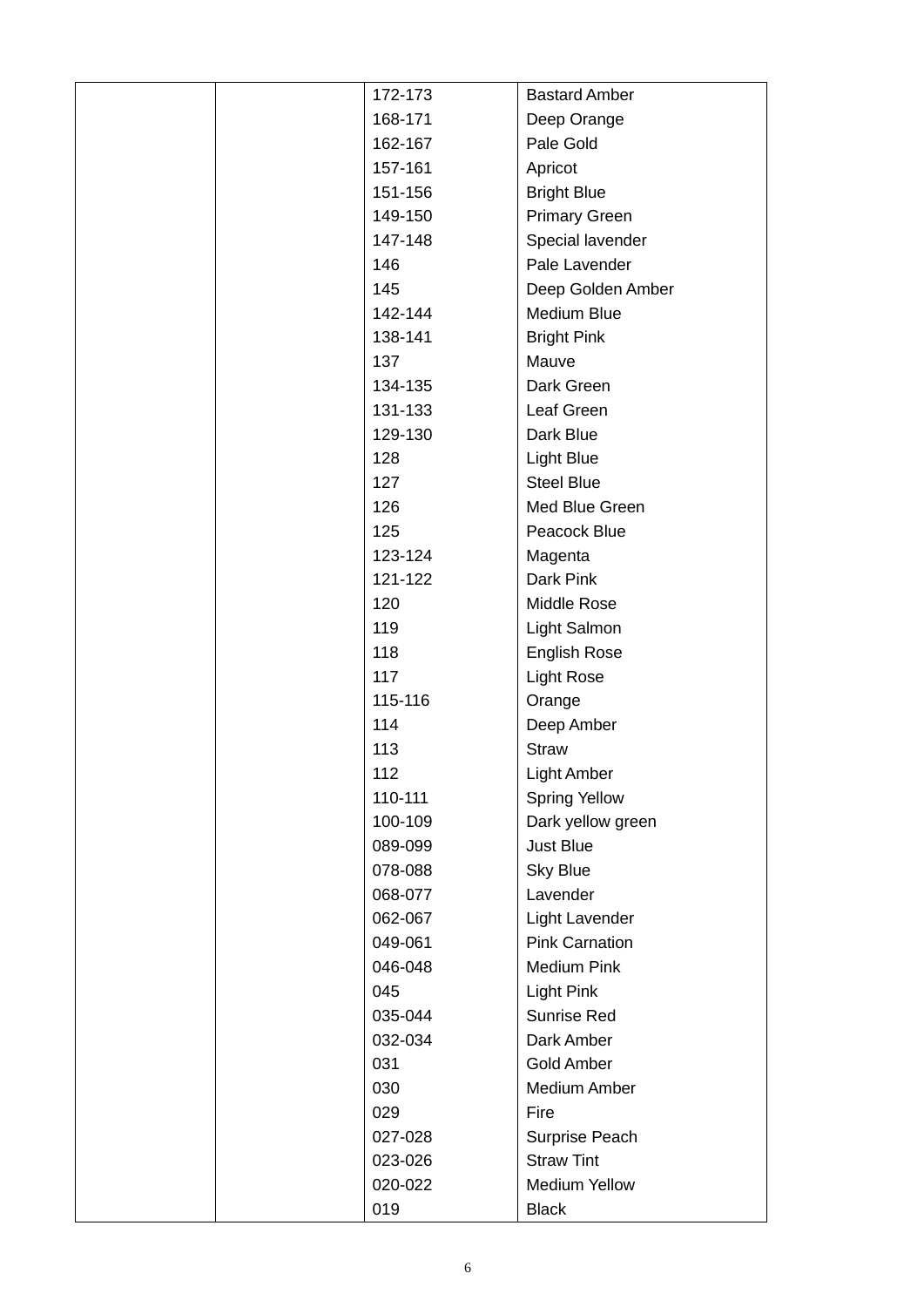|                |                 | 018     | White 5000°K                |
|----------------|-----------------|---------|-----------------------------|
|                |                 | 017     | White 3700°K                |
|                |                 | 016     | White 7000°K                |
|                |                 | 015     | Magenta                     |
|                |                 | 014     | Yellow                      |
|                |                 | 013     | Cyan                        |
|                |                 | 012     | <b>Blue</b>                 |
|                |                 | 011     | Green                       |
|                |                 | 010     | Red                         |
|                |                 | 000-009 | No function                 |
| 4              | 4               | 000-255 | Auto                        |
| 5              | 5               | 000-255 | Red color intensity         |
| 6              | 6               | 000-255 | Green color intensity       |
| $\overline{7}$ | $\overline{7}$  | 000-255 | Blue color intensity        |
| 8              | 8               | 000-255 | White color intensity       |
| $\star$        | 9               | 000-255 | LED 1 Red color intensity   |
| $\star$        | 10              | 000-255 | LED 1 Green color intensity |
| $\star$        | 11              | 000-255 | LED 1 Blue color intensity  |
| $\star$        | 12 <sub>2</sub> | 000-255 | LED 1 White color intensity |
| ¥              | 13              | 000-255 | LED 2 Red color intensity   |
| $\star$        | 14              | 000-255 | LED 2 Green color intensity |
| $\star$        | 15              | 000-255 | LED 2 Blue color intensity  |
| $\star$        | 16              | 000-255 | LED 2 White color intensity |

# **Rigging the fixture**

**Caution**: Fixture may cause severe injuries when crashing down! If you have doubts concerning the safety of a possible installation, do not install the moving head!

Before rigging make sure that the installation area can hold a minimum point load of 10 times the fixture's weight.

When installing the device, make sure there is no highly inflammable material (decoration articles, etc.) in a distance of min. 1.0 m.

#### **CAUTION!**

Use an appropriate clamp to ring the fixture on the truss.

Follow the instructions mentioned at the bottom of the base.

Make sure that the device is fixed properly! Ensure that the structure (truss) to which you are attaching the fixtures is secure.

Securing the fixture via one safety wire Securing the fixture via two safety wires